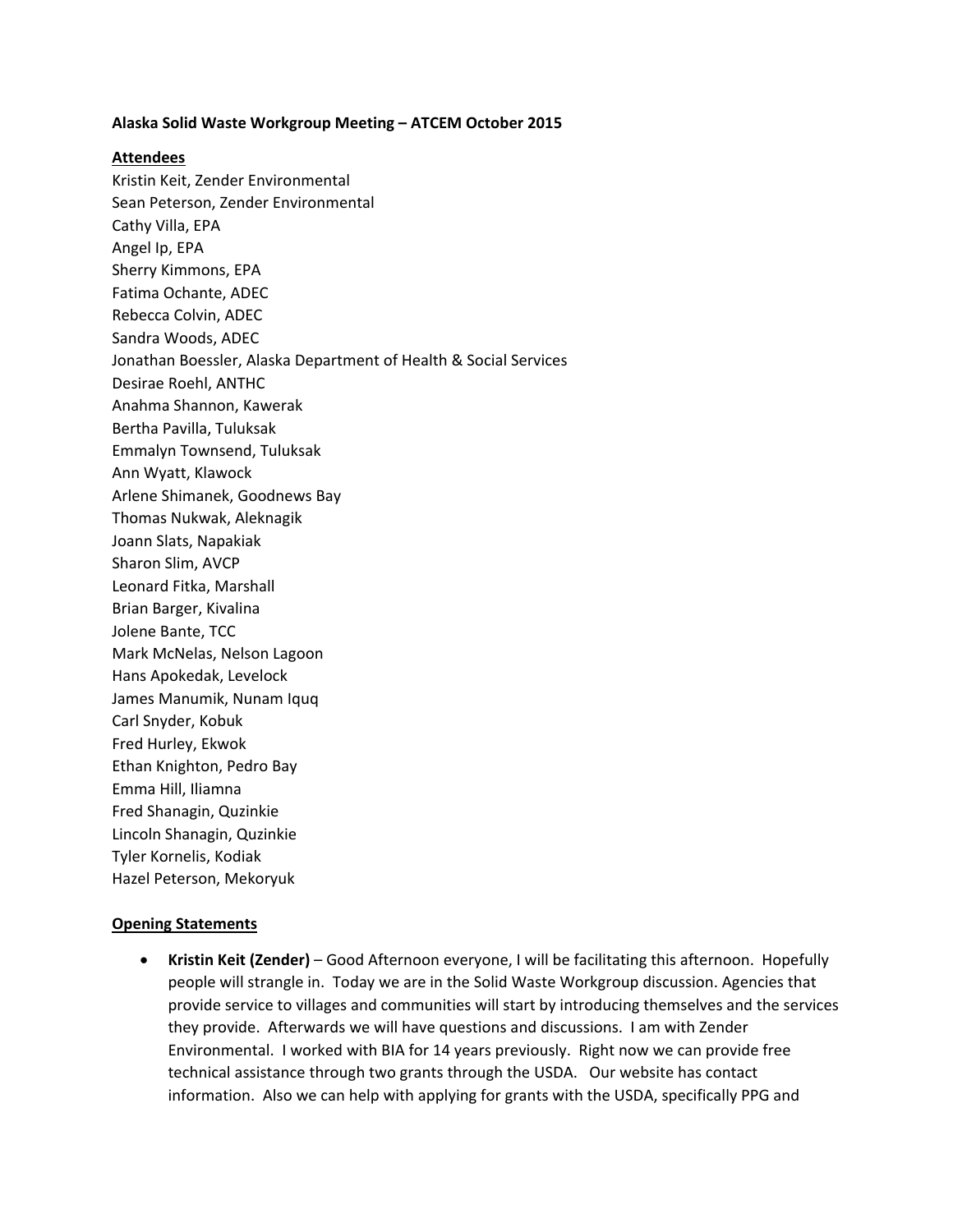WWG grants for new landfills. Allows us to provide training on SSWM. One in 2016 and another one, SSM/ISWMP. Fiscal year 17 need ISWMP to apply for supplemental funding through IGAP. Water quality training also provided for a fee depending on the interest. Solid waste trainings are free and we do offer a stipend for those. We also have RACEJT program through the USDA, 4 week training, completely funded training (no cost to applicant) for unemployed and underemployed people. Intensive training over 6 weeks. Graduates receive college credit, WQ, 40‐Hour Hazwoper, etc. Information is also on the website. Applications are due November 20<sup>th</sup>. They can be faxed, emailed, or sent through USPS. We also have the Community Demonstration Grants Program with ANTHC. We are hoping to receive additional funds to continue the program next fiscal year. The CDGP are all about lessons learned and demonstration of ideas/technology etc. that other communities can use. Leads to networking and sharing resources. Last thing is the backhaul work that we have been helping with. We have been doing a lot of hands on TA. Also conducting a state wide backhaul assessment, to gather information on how backhaul is being done in different regions of the state. Potential finance meeting during AFE where we will talk about funding and resources to continue backhaul. Also two of our staff are on the SWAT to help share information that we gather.

## **Group discussion**

- **Sherry Kimmons (EPA)** I work with EPA. Changes to gap guidance 2013, and things will no longer be allowed. Some solid waste still allowed. However, no more collection/pickup programs, disposal services. Bright spot, we have received an extension to use IGAP funds for those things through FY17. Another good thing the FY17 funding announcement has supplemental funding for all tribes and consortia. No separate workplan or budget. Need to have an ISWMP in place. If you are developing one in the FY17 should be okay to apply for supplemental funding for that same year. Lots of things will be allowed, purchase repair supplies equipment (even heavy equipment) depends on how you describe it in the workplan. Construction projects, depending on how they are worded, may also be fundable, but will require EPA HQ approval. We would take the request to the HQ office.
- **Question** How come they are stopping the trash collection?
	- o **Sherry Kimmons (EPA)** Because it is supposed to be a duty of local government, as viewed by headquarters. We have been through this with headquarters and we have received extensions but it is not a function of a capacity building program. It was meant to help create a self‐sustaining program. Will take partnerships and a lot of work to make it work. MOA, MOUs, etc. A lot of possibilities.
	- o **Anahma (Kawerak)** I wouldn't wait until FY18. Go to your council and say this is coming and we need a plan. IGAP will help the city find ways to pay for a position.
	- o **Sherry Kimmons (EPA)** Put planning and implementation and a commitment to strategize to make the program sustainability in the workplan.
	- o **Sandra Woods (ADEC)** RUBA was a very good resource. Sitting down with budget managers and figure out the true cost of the solid waste services and come up with a budget.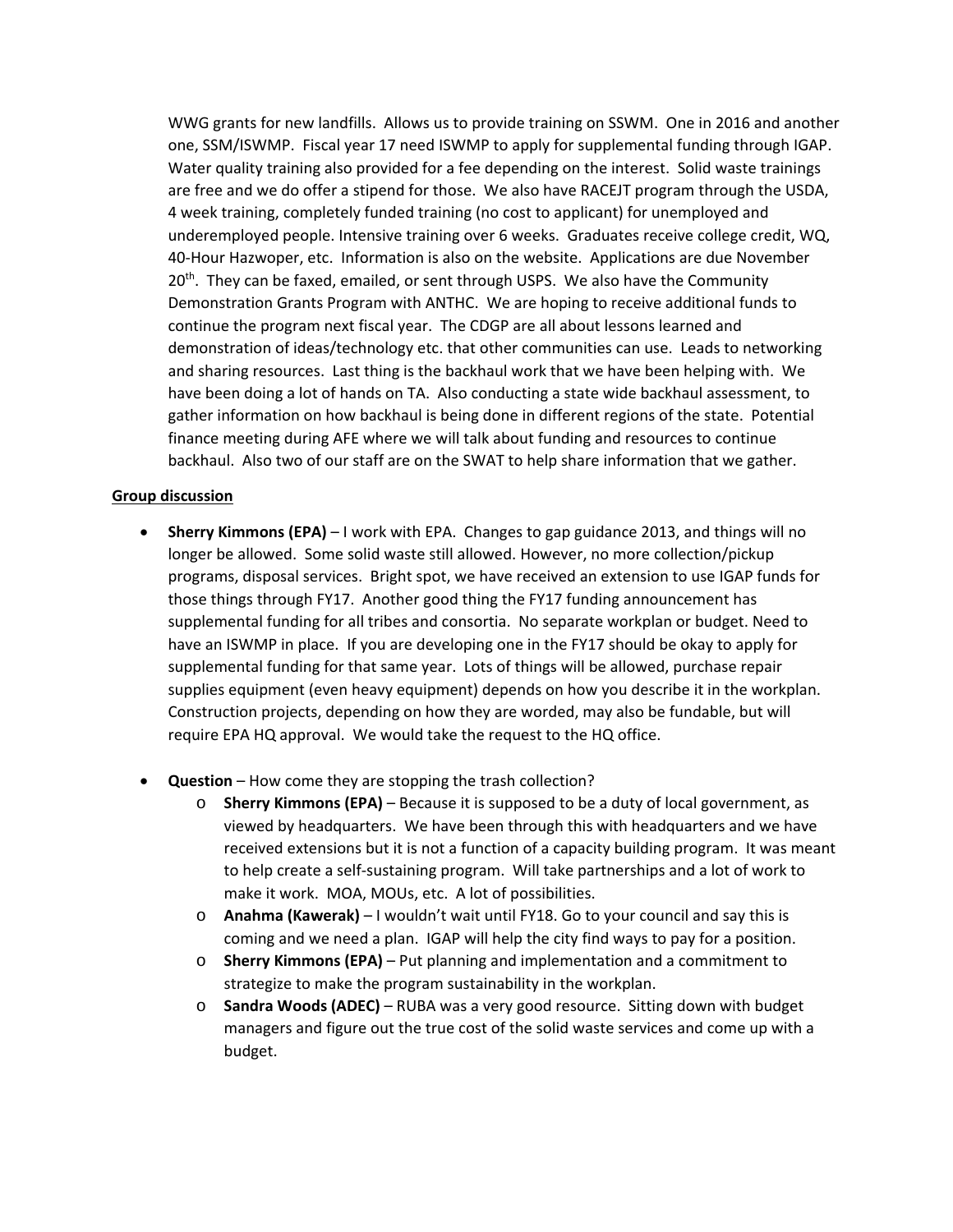- **Desirae Roehl (ANTHC)** Over the last couple years ANTHC has received funding to work on solid waste activities. We are working with a lot of solid waste service providers to piece together the question "how do we make our solid waste services sustainable"? We are working on a document with fee structures. We will call every community and work with DEC, Zender, Anahma. Also doing climate change assessments on solid waste sites in 3 at risk communities that are having difficulties due to climate change consequences. Will use these as a model for other communities. We are also working on putting together through SWAT. We are working with Angel on her roadmap. A lot of these are pieces of a larger effort being undertaken. The Alaska Multi‐Media grant and the Community Demonstration grant. We will have an RFP for Climate resiliency funding ready soon. You can tie in solid waste and climate resiliency. Call us anytime we are always willing to help. We don't always have the answers but we will point you in the right direction. Shout out to the SWAT team. A lot of good people on the team. We work closely with a lot of other providers that are sub providers. Working together to find solutions.
- **Question** What is sustainable waste?
	- o **Desirae Roehl (ANTHC)** Basically you are able to operate and deal with waste in the proper way without being dependent on outside funding. We are just trying to find a way for communities to be able to manage their waste, have the proper equipment, landfills, and technologies. And to get hazardous materials out of the community. How we do that, is different for every single community and region?
	- o **Sherry Kimmons (EPA)** ‐ Locally financed. The program generates income so that it can depend on itself.
- **Sandra Woods (ADEC)** We have a distinction between collection fees and solid waste fees. Collection fees are for collection. Also should have solid waste fees to pay for Landfill caretaker.
- **Rebecca Colvin (ADEC)** A lot of people think solid waste fees and only think about trash the collector, but we also need to think about the Landfill Operator. Collection programs are great but everyone needs to be paying for that.
- **Sandra Woods (ADEC)** I work out of the Juneau office, Yakutat down. I also have 5 communities in the Northwest Arctic borough. I work with communities to help them improve or maintain their landfills. Keep them operating within regulations. Lots of outreach. I will find answers for all questions. More outreach than penalizing.
- **Rebecca Colvin (ADEC)** I work out of the Anchorage office. The DEC solid waste program. We regulate all of the landfills in the whole state. We inspect and permit along with outreach. Large landfills are inspected every year but the rural landfills are inspected every 3 or 4 years.
- **Question** Are these inspection reports public?
	- o **Rebecca Colvin (ADEC)** Reports are public if you ask for them. We can email them if needed.
	- o **Sandra Woods (ADEC)** we are always avail be. Please use our website to find your contact or rep.
- **Question –** Can you come to communities more often?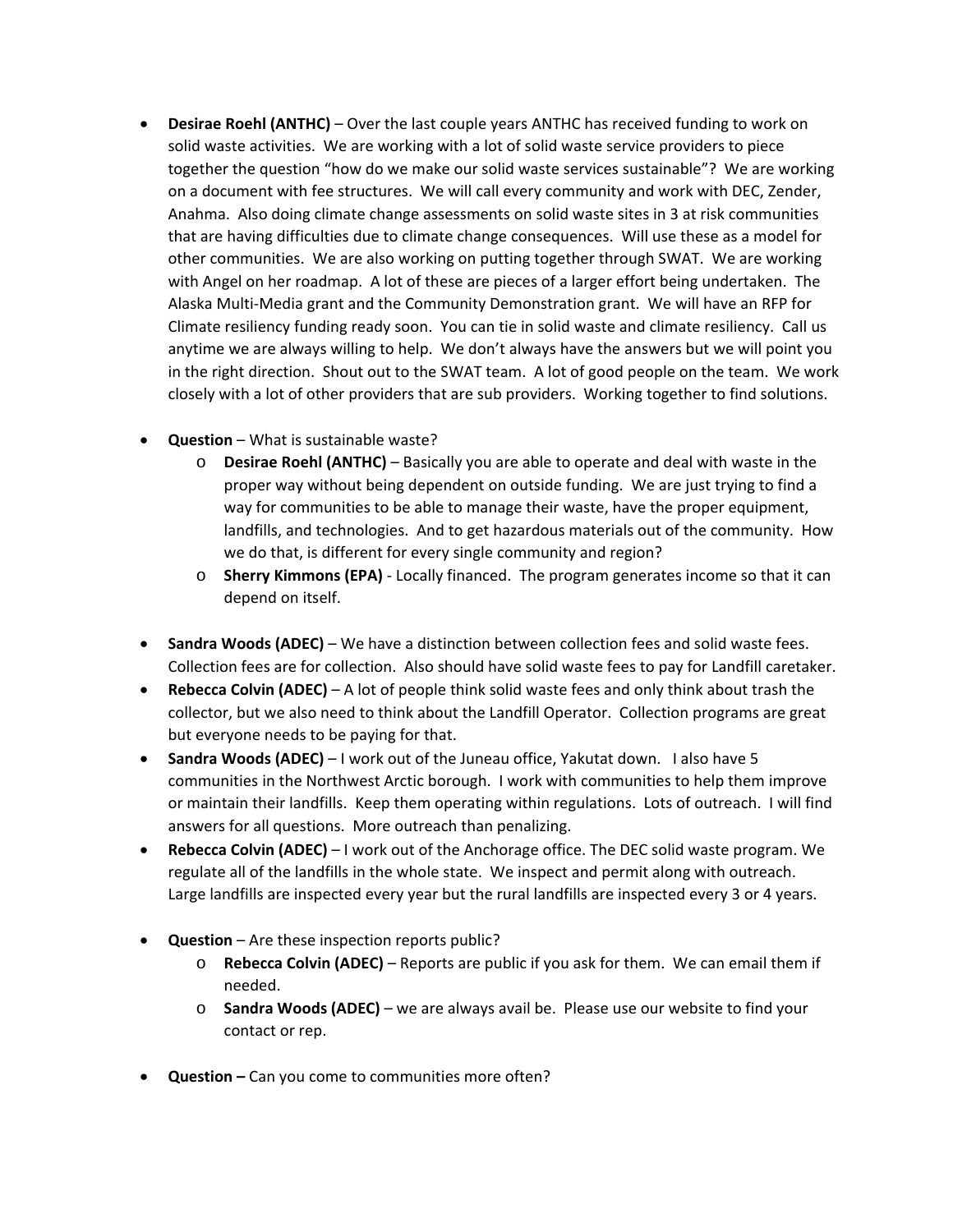- o **Sandra Woods (ADEC)** If you call the person who is charge of your landfill you can ask them additional questions.
- o **Kristin Keit (Zender)** I will pass out the list of solid waste providers with their contact information.
- o **ADEC Commissioners Office** just launched a webpage as a single point of contact. Any issues regarding DEC come to me and I will make sure your questions are resolved.
- **Tyler Kornelis (Regional Backhaul Coordinator for Kodiak)** Running logistics for backhaul project. You can do anything with enough money. Working to be done fast and efficiently. 450 tons of material backhauled out of 3 communities on Kodiak Island; not even a quarter of the materials.
- **Anahma Shannon (Kawerak)** Nome serves as the hub community for our 15 villages. Northwest side of Alaska with no roads. We fly out to our villages. We face logistical challenges. Last 6 years we put together a regional program to backhaul and recycle household hazardous waste items. We have negotiated with transporters and we sell our lead acid batteries to pay for our services. We have tried to get rid of legacy scrap metal. We are looking for new ways to do things. Just learning about RUBA for fee structures. Conferences like this are important. If you are brand new to IGAP check who your Project Officer is at the EPA. Figure out your ADEC person and find out who is your RUBA person. Just asking the right question is important.
- **Todd (UAF)** New program Occupational Endorsement, training on how to operate rural landfills. Accredited worldwide, can work in any rural landfill. We work very closely with Zender on their accelerated program.
- **Angel Ip (EPA)** Solid waste management. Comments needed on the roadmap. Goals steps to implement a solid waste management program and finding funding. Need comments soon. Part of the Alaska Interagency Coordination meetings. Useful tool but funding resources do change.
- **Anahma Shannon (Kawerak)** If you are new and there are words or terms you don't understand please speak up because no one means to say a bunch of acronyms or words people don't understand or know.
- **Desirae Roehl (ANTHC) –** Are there sustainable practices that people use?
	- o **Anahma Shannon (Kawerak)** One thing I heard yesterday, was a guy from Old Harbor tribe cooperates with the city of Old Harbor to get paid by the city for 2 days a week. So those 2 days a week they can handle hazardous waste and solid waste. Great sustainable practice.
	- o **Cathy Villa (EPA)** I was thinking that too if they have communities that are close, maybe they have a remote landfill worker who travels between communities? Especially in small communities.
	- o **Sherry Kimmons (EPA)** There needs to be creative thinking to make this work.